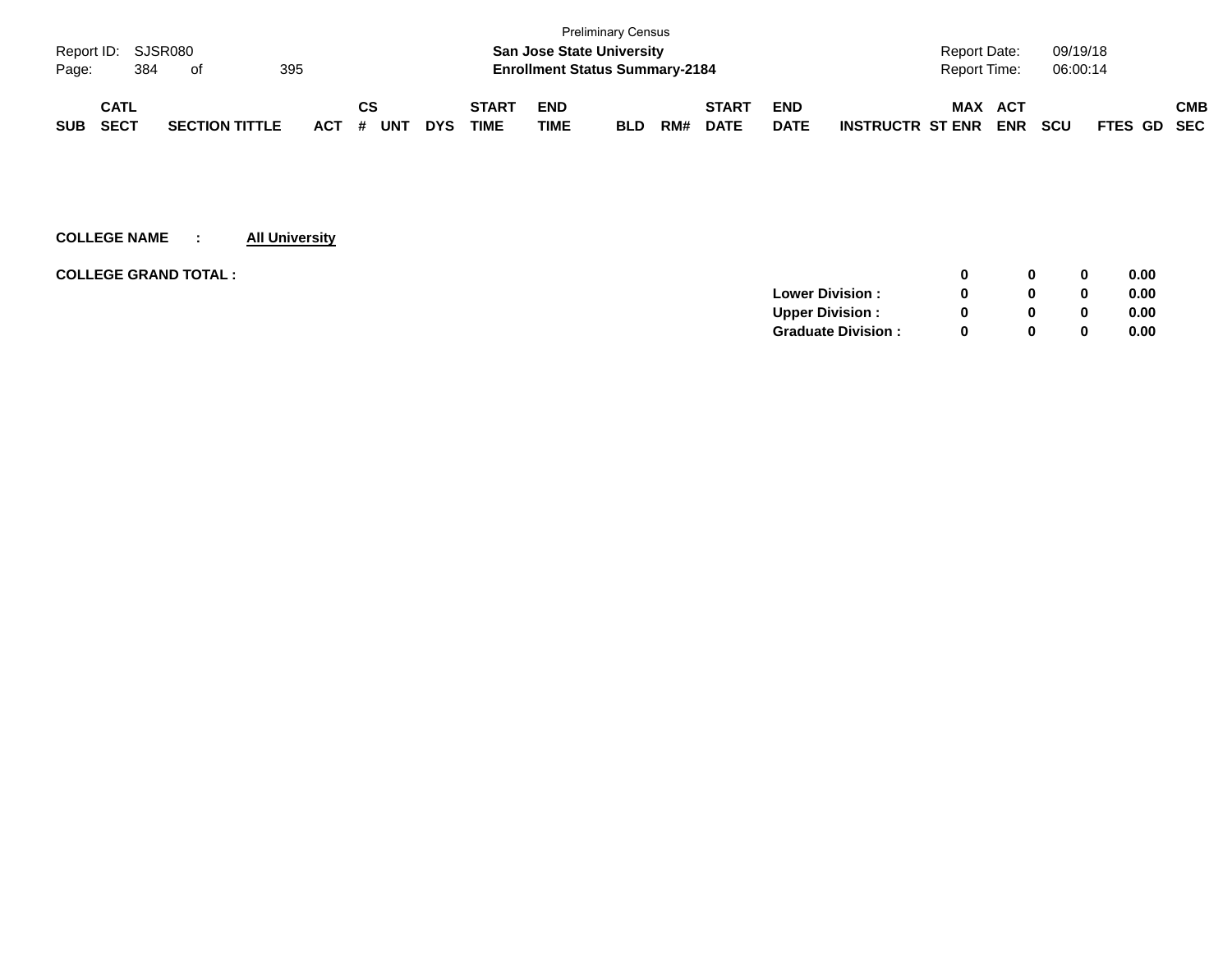| Report ID:<br>Page: | 388                        | SJSR080<br>395<br>οf                                                      |                          |               |                  |            |                             | San Jose State University<br><b>Enrollment Status Summary-2184</b> | <b>Preliminary Census</b> |     |                             |                                        |                                        |        | <b>Report Date:</b><br><b>Report Time:</b> |                     | 09/19/18<br>06:00:14 |              |                          |                          |
|---------------------|----------------------------|---------------------------------------------------------------------------|--------------------------|---------------|------------------|------------|-----------------------------|--------------------------------------------------------------------|---------------------------|-----|-----------------------------|----------------------------------------|----------------------------------------|--------|--------------------------------------------|---------------------|----------------------|--------------|--------------------------|--------------------------|
| <b>SUB</b>          | <b>CATL</b><br><b>SECT</b> | <b>SECTION TITTLE</b>                                                     | <b>ACT</b>               | $\mathsf{cs}$ | # UNT            | <b>DYS</b> | <b>START</b><br><b>TIME</b> | <b>END</b><br><b>TIME</b>                                          | <b>BLD</b>                | RM# | <b>START</b><br><b>DATE</b> | <b>END</b><br><b>DATE</b>              | <b>INSTRUCTR ST ENR</b>                |        | MAX ACT                                    | <b>ENR</b>          | <b>SCU</b>           | FTES GD      |                          | <b>CMB</b><br><b>SEC</b> |
| College<br>ATH      | Department :<br>2101       | <b>All University</b><br><b>Intercollegiate Athletics</b><br>Baseball-Men | <b>ACT</b>               |               | 18 1.0           | TBA        |                             |                                                                    |                           |     |                             | 08/21/18 12/10/18                      | B Sanfilippo A                         |        | 20                                         | 40                  | 40                   | 2.67         | $\overline{\phantom{0}}$ |                          |
|                     |                            |                                                                           |                          |               |                  |            |                             |                                                                    |                           |     |                             |                                        | Total:                                 |        | 20                                         | 40                  | 40                   | 2.67         |                          |                          |
| ATH                 | 2S 01                      | Skls Dvlo BsBI-Men                                                        | ACT                      |               | 18 1.0           | TBA        |                             |                                                                    |                           |     |                             | 08/21/18 12/10/18                      | <b>B</b> Sanfilippo<br>Total:          | - A    | 50<br>50                                   | 33<br>33            | 33<br>33             | 2.20<br>2.20 | - 0                      |                          |
| ATH                 | 4101                       | Basketball-Men                                                            | <b>ACT</b>               |               | 18  1.0          | TBA        |                             |                                                                    |                           |     |                             | 08/21/18 12/10/18                      | J Prioleau<br>Total:                   | A      | 20<br>20                                   | 8<br>8              | 8<br>8               | 0.53<br>0.53 | $\overline{\phantom{0}}$ |                          |
| ATH                 | 4S 01                      | Skl Dvlp Bkbl-Men                                                         | ACT                      | 18            | 1.0              | TBA        |                             |                                                                    |                           |     |                             | 08/21/18 12/10/18                      | J Prioleau                             | A      | 40                                         | 2                   | 2                    | 0.13         | - 0                      |                          |
| <b>ATH</b>          | 4S 02                      | Ski Dvip Bkbl-Men                                                         | <b>ACT</b>               |               | 18 1.0           | TBA        |                             |                                                                    |                           |     |                             | 08/21/18 12/10/18                      | Total:                                 | Α      | 20<br>60                                   | 0<br>$\overline{2}$ | 0<br>$\mathbf{2}$    | 0.00<br>0.13 | - 0                      |                          |
| ATH                 | 61 01                      | Basketball-Women                                                          | <b>ACT</b>               | 18            | 1.0              | TBA        |                             |                                                                    |                           |     |                             | 08/21/18 12/10/18                      | D Muscatell                            | A      | 50                                         | 9                   | 9                    | 0.60         | $\overline{0}$           |                          |
| ATH                 | 61 02                      | Basketball-Women                                                          | <b>ACT</b>               |               | 18 1.0           | TBA        |                             |                                                                    |                           |     |                             | 08/21/18 12/10/18                      | Total:                                 | A      | 50<br>100                                  | 0<br>9              | 0<br>9               | 0.00<br>0.60 | - 0                      |                          |
| ATH                 | 6S 01                      | Skl Dvlop Bkbl-Wo                                                         | ACT                      | 18            | 1.0              | TBA        |                             |                                                                    |                           |     | 08/21/18                    | 12/10/18                               | D Muscatell A                          |        | 50                                         | 7                   | 7                    | 0.47         | - 0                      |                          |
| ATH                 | 6S 02                      | Skl Dvlop Bkbl-Wo                                                         | <b>ACT</b>               | 18            | 1.0              | TBA        |                             |                                                                    |                           |     |                             | 08/21/18 12/10/18                      | D Muscatell                            | A      | 20                                         | $\mathbf 1$         | 1                    | 0.07         | - 0                      |                          |
| <b>ATH</b>          | 6S 03                      | Skl Dvlop Bkbl-Wo                                                         | <b>ACT</b>               | 18            | 1.0              | TBA        |                             |                                                                    |                           |     |                             | 08/21/18 12/10/18                      | Total:                                 | A      | 20<br>90                                   | 0<br>8              | 0<br>8               | 0.00<br>0.53 | 0                        |                          |
| ATH                 | 12101                      | Football-Men                                                              | <b>ACT</b>               | 18            | 1.0              | TBA        |                             |                                                                    |                           |     | 08/21/18                    |                                        | 12/10/18 B Brennan                     | A      | 20                                         | 50                  | 50                   | 3.33         | $\overline{0}$           |                          |
| ATH                 | 121 02<br>12103            | Football-Men<br>Football-Men                                              | <b>ACT</b><br><b>ACT</b> | 18            | 1.0<br>18 1.0    | TBA<br>TBA |                             |                                                                    |                           |     | 08/21/18                    |                                        | 12/10/18 B Brennan<br><b>B</b> Brennan | A<br>A | 20<br>20                                   | 18<br>21            | 18                   | 1.20         | 0                        |                          |
| ATH                 |                            |                                                                           |                          |               |                  |            |                             |                                                                    |                           |     |                             | 08/21/18 12/10/18                      | Total:                                 |        | 60                                         | 89                  | 21<br>89             | 1.40<br>5.93 | 0                        |                          |
| ATH                 | 12S 01                     | Skl Dvlp Football                                                         | ACT                      |               | 18 1.0           | TBA        |                             |                                                                    |                           |     |                             |                                        | 08/21/18 12/10/18 B Brennan            | A      | 20                                         | 37                  | 37                   | 2.47         | $\overline{0}$           |                          |
| ATH                 |                            | 12S 02 Skl Dvlp Football                                                  |                          |               | ACT 18 1.0 TBA   |            |                             |                                                                    |                           |     |                             |                                        | 08/21/18 12/10/18 B Brennan            | A      | 20                                         | 18                  | 18                   | 1.20         | - 0                      |                          |
| ATH                 |                            | 12S 03 Skl Dvlp Football                                                  | ACT                      |               | 18 1.0           | TBA        |                             |                                                                    |                           |     |                             |                                        | 08/21/18 12/10/18 B Brennan            | A      | 20                                         | 18                  | 18                   | 1.20         | 0                        |                          |
| ATH                 | 12S 04                     | Skl Dvlp Football                                                         | ACT                      |               | 18 1.0           | TBA        |                             |                                                                    |                           |     |                             |                                        | 08/21/18 12/10/18 B Brennan            | Α      | 20                                         | 6                   | 6                    | 0.40         | 0                        |                          |
| ATH                 | 12S 05                     | Skl Dvlp Football                                                         | <b>ACT</b>               |               | 18 1.0           | TBA        |                             |                                                                    |                           |     |                             | 08/21/18 12/10/18                      |                                        | A      | 20                                         | 0                   | 0                    | 0.00         | 0                        |                          |
| ATH<br>ATH          | <b>12S 06</b><br>12S 07    | Skl Dvlp Football<br>Skl Dvlp Football                                    | <b>ACT</b><br><b>ACT</b> |               | 18 1.0<br>18 1.0 | TBA<br>TBA |                             |                                                                    |                           |     |                             | 08/21/18 12/10/18<br>08/21/18 12/10/18 |                                        | Α<br>Α | 20<br>20                                   | 0<br>0              | 0<br>0               | 0.00<br>0.00 | 0<br>0                   |                          |
| ATH                 | 12S 08                     | Skl Dvlp Football                                                         | ACT                      |               | 18 1.0           | TBA        |                             |                                                                    |                           |     |                             | 08/21/18 12/10/18                      |                                        | Α      | 20                                         | 0                   | 0                    | 0.00         | - 0                      |                          |
|                     |                            |                                                                           |                          |               |                  |            |                             |                                                                    |                           |     |                             |                                        | Total:                                 |        | 160                                        | 79                  | 79                   | 5.27         |                          |                          |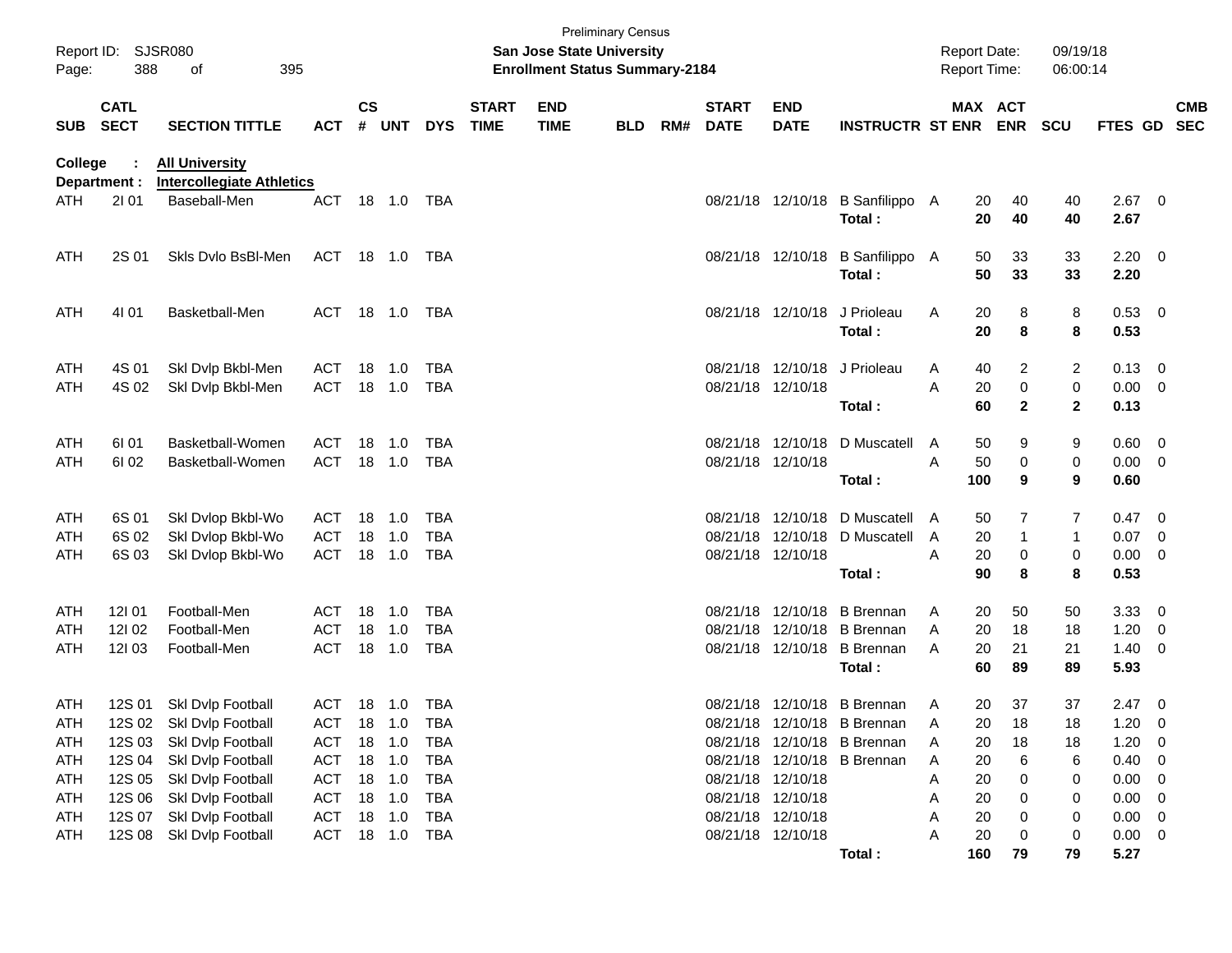| Page:      | Report ID: SJSR080<br>389  | 395<br>of                                            |                       |                    |                  |                          |                             | <b>San Jose State University</b><br><b>Enrollment Status Summary-2184</b> | <b>Preliminary Census</b> |     |                             |                                                          |                                          | <b>Report Date:</b><br><b>Report Time:</b> |                            | 09/19/18<br>06:00:14              |                                       |                           |
|------------|----------------------------|------------------------------------------------------|-----------------------|--------------------|------------------|--------------------------|-----------------------------|---------------------------------------------------------------------------|---------------------------|-----|-----------------------------|----------------------------------------------------------|------------------------------------------|--------------------------------------------|----------------------------|-----------------------------------|---------------------------------------|---------------------------|
| <b>SUB</b> | <b>CATL</b><br><b>SECT</b> | <b>SECTION TITTLE</b>                                | <b>ACT</b>            | $\mathsf{cs}$<br># | UNT              | <b>DYS</b>               | <b>START</b><br><b>TIME</b> | <b>END</b><br><b>TIME</b>                                                 | <b>BLD</b>                | RM# | <b>START</b><br><b>DATE</b> | <b>END</b><br><b>DATE</b>                                | <b>INSTRUCTR ST ENR</b>                  |                                            | MAX ACT<br>ENR SCU         |                                   |                                       | <b>CMB</b><br>FTES GD SEC |
| ATH        | 14101                      | Golf-Men                                             | ACT 18 1.0            |                    |                  | TBA                      |                             |                                                                           |                           |     |                             |                                                          | 08/21/18 12/10/18 J Kennaday A<br>Total: | 25<br>25                                   | 8<br>8                     | 8<br>8                            | 0.53 0<br>0.53                        |                           |
| ATH<br>ATH | 14S 01<br>14S 02           | Skl Dvlp Golf-Men<br>Skl Dvlp Golf-Men               | ACT<br><b>ACT</b>     |                    | 19 1.0<br>19 1.0 | <b>TBA</b><br><b>TBA</b> |                             |                                                                           |                           |     |                             | 08/21/18 12/10/18<br>08/21/18 12/10/18                   | J Kennaday<br>Total:                     | 25<br>A<br>20<br>A<br>45                   | 6<br>0<br>6                | 6<br>0<br>6                       | $0.40 \quad 0$<br>$0.00 \t 0$<br>0.40 |                           |
| ATH        | 16101                      | Golf-Women                                           | ACT 19 1.0 TBA        |                    |                  |                          |                             |                                                                           |                           |     |                             | 08/21/18 12/10/18                                        | D Dormann<br>Total:                      | 25<br>A<br>25                              | 5<br>$5\phantom{.0}$       | $\,$ 5 $\,$<br>$5\phantom{.0}$    | 0.33 0<br>0.33                        |                           |
| ATH        | 16S 01                     | Skl Dvlp Golf-Wo                                     | ACT 19 1.0 TBA        |                    |                  |                          |                             |                                                                           |                           |     |                             | 08/21/18 12/10/18                                        | D Dormann<br>Total:                      | 25<br>A<br>25                              | 4<br>4                     | 4<br>4                            | 0.27 0<br>0.27                        |                           |
| ATH        | 20101                      | Gymnastics-Women                                     | ACT 19 1.0 TBA        |                    |                  |                          |                             |                                                                           |                           |     |                             | 08/21/18 12/10/18                                        | J Bowers<br>Total:                       | Α<br>50<br>50                              | 14<br>14                   | 14<br>14                          | 0.93 0<br>0.93                        |                           |
| ATH<br>ATH | 20S 01<br>20S 02           | Skls Dvlp Gym-Wo<br>Skls Dvlp Gym-Wo                 | ACT<br><b>ACT</b>     |                    | 19 1.0<br>19 1.0 | <b>TBA</b><br>TBA        |                             |                                                                           |                           |     | 08/21/18 12/10/18           | 08/21/18 12/10/18                                        | J Bowers<br>Total:                       | 40<br>A<br>20<br>A<br>60                   | 5<br>0<br>5                | 5<br>$\pmb{0}$<br>$5\phantom{.0}$ | 0.33 0<br>$0.00 \t 0$<br>0.33         |                           |
| ATH        | <b>26101</b>               | Tennis-Women                                         | ACT 19 1.0 TBA        |                    |                  |                          |                             |                                                                           |                           |     | 08/21/18 12/10/18           |                                                          | Total:                                   | 40<br>A<br>40                              | 0<br>$\mathbf 0$           | 0<br>0                            | $0.00 \t 0$<br>0.00                   |                           |
| ATH        | 26S 01                     | Skl Dvlp Ten-Wo                                      | ACT 19 1.0 TBA        |                    |                  |                          |                             |                                                                           |                           |     | 08/21/18 12/10/18           |                                                          | Total:                                   | 40<br>A<br>40                              | 0<br>$\mathbf 0$           | 0<br>$\bf{0}$                     | $0.00 \t 0$<br>0.00                   |                           |
| ATH<br>ATH | 30101<br>30102             | Soccer-Men<br>Soccer-Men                             | ACT<br><b>ACT</b>     |                    | 19 1.0<br>19 1.0 | <b>TBA</b><br><b>TBA</b> |                             |                                                                           |                           |     |                             | 08/21/18 12/10/18 S Tobin<br>08/21/18 12/10/18 S Tobin   | Total:                                   | 50<br>A<br>20<br>Α<br>70                   | 19<br>$\overline{2}$<br>21 | 19<br>$\overline{2}$<br>21        | $1.27 \t 0$<br>$0.13 \ 0$<br>1.40     |                           |
| ATH<br>ATH |                            | 30S 01 Skls Dvlp Soccer<br>30S 02 Skls Dvlp Soccer   | ACT<br>ACT 19 1.0 TBA |                    | 19  1.0  TBA     |                          |                             |                                                                           |                           |     |                             | 08/21/18 12/10/18 S Tobin<br>08/21/18 12/10/18 S Tobin   | Total:                                   | Α<br>$50\,$<br>20<br>Α<br>70               | 12<br>$\overline{1}$<br>13 | 12<br>$\mathbf 1$<br>13           | $0.80 \t 0$<br>$0.07 \t 0$<br>0.87    |                           |
| ATH        | 32101                      | Softball-Women                                       | ACT 18 1.0 TBA        |                    |                  |                          |                             |                                                                           |                           |     |                             | 08/21/18 12/10/18 C Turner                               | Total:                                   | 50<br>A<br>50                              | 31<br>31                   | 31<br>31                          | $2.07$ 0<br>2.07                      |                           |
| ATH<br>ATH |                            | 32S 01 SkI Dvlp Sftbl Wo<br>32S 02 Skl Dvlp Sftbl Wo | ACT<br>ACT 18 1.0 TBA |                    | 18  1.0          | <b>TBA</b>               |                             |                                                                           |                           |     |                             | 08/21/18 12/10/18 C Turner<br>08/21/18 12/10/18 C Turner |                                          | 50<br>A<br>20<br>A                         | 23<br>$\overline{2}$       | 23<br>$\overline{2}$              | $1.53 \t 0$<br>$0.13 \ 0$             |                           |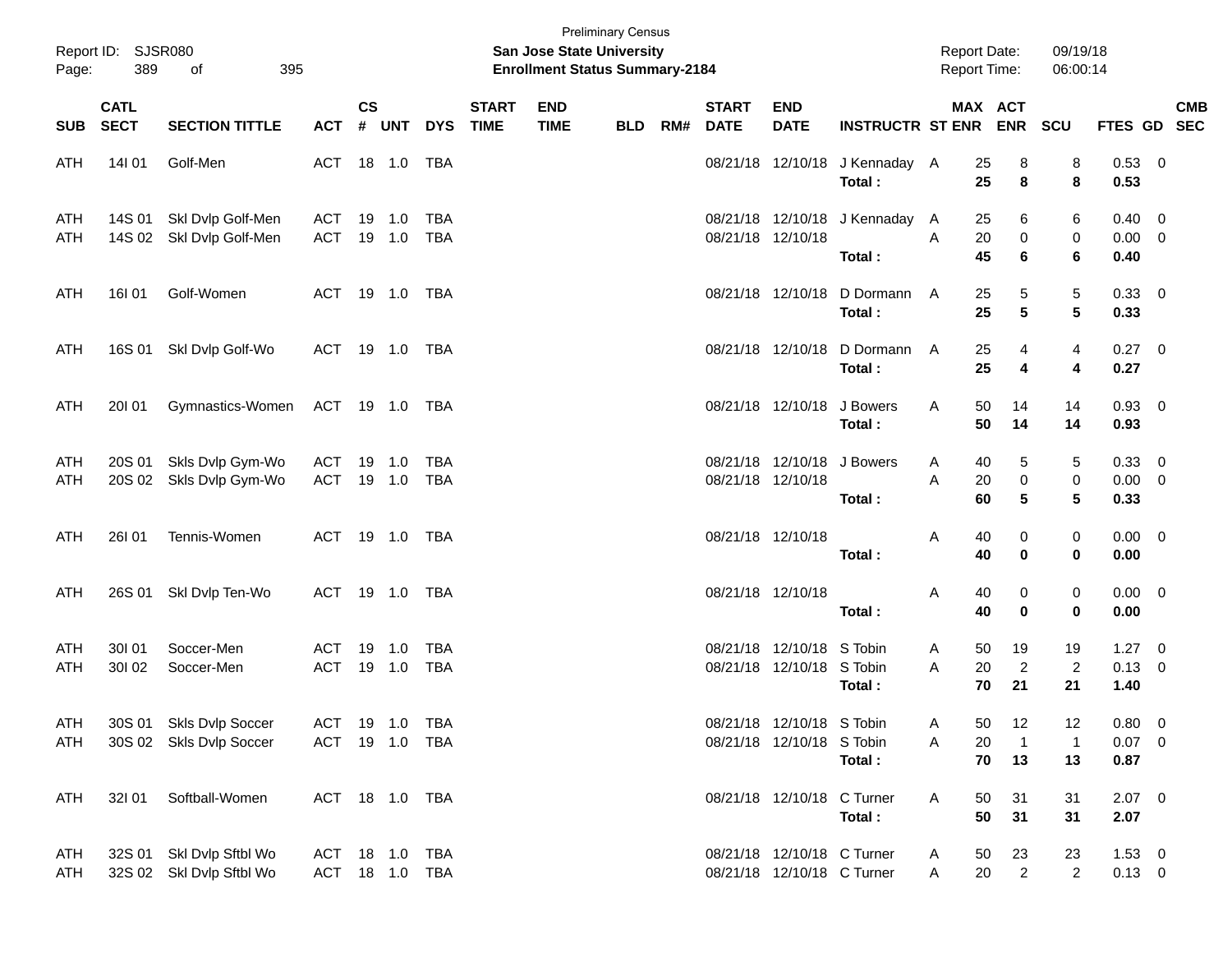| Page:      | Report ID: SJSR080<br>390  | 395<br>of                                |                          |               |        |                   |                             | San Jose State University<br><b>Enrollment Status Summary-2184</b> | <b>Preliminary Census</b> |     |                             |                            |                                            | <b>Report Date:</b><br><b>Report Time:</b> |                      |                                  | 09/19/18<br>06:00:14         |                                    |            |
|------------|----------------------------|------------------------------------------|--------------------------|---------------|--------|-------------------|-----------------------------|--------------------------------------------------------------------|---------------------------|-----|-----------------------------|----------------------------|--------------------------------------------|--------------------------------------------|----------------------|----------------------------------|------------------------------|------------------------------------|------------|
| <b>SUB</b> | <b>CATL</b><br><b>SECT</b> | <b>SECTION TITTLE</b>                    | <b>ACT</b>               | $\mathsf{cs}$ | # UNT  | <b>DYS</b>        | <b>START</b><br><b>TIME</b> | <b>END</b><br><b>TIME</b>                                          | <b>BLD</b>                | RM# | <b>START</b><br><b>DATE</b> | <b>END</b><br><b>DATE</b>  | <b>INSTRUCTR ST ENR ENR</b>                |                                            | MAX ACT              | <b>SCU</b>                       |                              | FTES GD SEC                        | <b>CMB</b> |
|            |                            |                                          |                          |               |        |                   |                             |                                                                    |                           |     |                             |                            | Total:                                     |                                            | 25<br>70             |                                  | 25                           | 1.67                               |            |
| ATH        | 34101                      | Swimming-Women                           | ACT 19 1.0 TBA           |               |        |                   |                             |                                                                    |                           |     |                             | 08/21/18 12/10/18          | S Hopkins<br>Total:                        | A                                          | 50<br>50             | 18<br>18                         | 18<br>18                     | $1.20 \t 0$<br>1.20                |            |
| ATH        | 34S 01                     | Skl Dvlp Swim-Wo                         | ACT 19 1.0 TBA           |               |        |                   |                             |                                                                    |                           |     |                             |                            | 08/21/18 12/10/18 S Hopkins<br>Total:      | A                                          | 50<br>11<br>50<br>11 |                                  | 11<br>11                     | $0.73 \quad 0$<br>0.73             |            |
| ATH        | 36I 01                     | Volleyball-Women                         | ACT 18 1.0 TBA           |               |        |                   |                             |                                                                    |                           |     |                             |                            | 08/21/18 12/10/18 J Shepardson A<br>Total: |                                            | 50<br>50             | 12<br>12                         | 12<br>12                     | $0.80 \ 0$<br>0.80                 |            |
| ATH<br>ATH | 36S 01<br>36S 02           | Skls Dvlp Vlybl-Wo<br>Skls Dvlp Vlybl-Wo | ACT<br>ACT 18 1.0        |               | 18 1.0 | <b>TBA</b><br>TBA |                             |                                                                    |                           |     |                             | 08/21/18 12/10/18          | 08/21/18 12/10/18 J Shepardson A<br>Total: | A                                          | 50<br>20<br>70       | 5<br>0<br>5                      | 5<br>$\pmb{0}$<br>5          | 0.33 0<br>$0.00 \t 0$<br>0.33      |            |
| ATH<br>ATH | 42101<br>42102             | Cross Country Wmn<br>Cross Country Wmn   | ACT<br>ACT 18 1.0        |               | 18 1.0 | TBA<br>TBA        |                             |                                                                    |                           |     |                             | 08/21/18 12/10/18          | 08/21/18 12/10/18 J Shepardson A<br>Total: | A                                          | 20<br>20<br>40       | 18<br>$\mathbf 0$<br>18          | 18<br>$\pmb{0}$<br>18        | $1.20 \t 0$<br>$0.00 \t 0$<br>1.20 |            |
| ATH<br>ATH | 42S 01<br>42S 02           | Skls Dvlp Crs Ctry<br>Skls Dvlp Crs Ctry | ACT 18 1.0<br>ACT 18 1.0 |               |        | <b>TBA</b><br>TBA |                             |                                                                    |                           |     |                             | 08/21/18 12/10/18          | 08/21/18 12/10/18 J Shepardson A<br>Total: | A                                          | 20<br>20<br>40       | 10<br>$\mathbf 0$<br>10          | 10<br>$\pmb{0}$<br>10        | $0.67$ 0<br>$0.00 \t 0$<br>0.67    |            |
| ATH        | 44I 01                     | Soccer Women                             | ACT 18 1.0 TBA           |               |        |                   |                             |                                                                    |                           |     |                             | 08/21/18 12/10/18          | L Hanson<br>Total:                         | Α                                          | 40<br>40             | 23<br>23                         | 23<br>23                     | $1.53 \t 0$<br>1.53                |            |
| ATH        | 44S 01                     | Skls Dvlp Soccer W                       | ACT 18 1.0 TBA           |               |        |                   |                             |                                                                    |                           |     |                             |                            | 08/21/18 12/10/18 L Hanson<br>Total:       | Α                                          | 40<br>40             | 13<br>13                         | 13<br>13                     | $0.87$ 0<br>0.87                   |            |
| ATH        | 46I01                      | Water Polo Women                         | ACT 18 1.0 TBA           |               |        |                   |                             |                                                                    |                           |     |                             | 08/21/18 12/10/18 G Sarusi | Total:                                     | A                                          | 18<br>40<br>40<br>18 |                                  | 18<br>18                     | $1.20 \t 0$<br>1.20                |            |
| ATH        |                            | 46S 01 Skls Dvlp Wtr Plo                 | ACT 18 1.0 TBA           |               |        |                   |                             |                                                                    |                           |     |                             | 08/21/18 12/10/18 G Sarusi | Total:                                     | A                                          | 11<br>40<br>11<br>40 |                                  | 11<br>11                     | 0.73 0<br>0.73                     |            |
| ATH        | 48I 01                     | <b>Cross Country Men</b>                 | ACT 18 1.0 TBA           |               |        |                   |                             |                                                                    |                           |     |                             | 08/21/18 12/10/18          | <b>B</b> Wick<br>Total:                    | A                                          | 20<br>20             | $\overline{7}$<br>$\overline{7}$ | 7<br>$\overline{\mathbf{r}}$ | 0.47 0<br>0.47                     |            |
| ATH        | 48S 01                     | Skls Dvlp Crs Ctry                       | ACT 18 1.0 TBA           |               |        |                   |                             |                                                                    |                           |     |                             | 08/21/18 12/10/18 B Wick   |                                            | A                                          | 20                   | 6                                | 6                            | $0.40 \ 0$                         |            |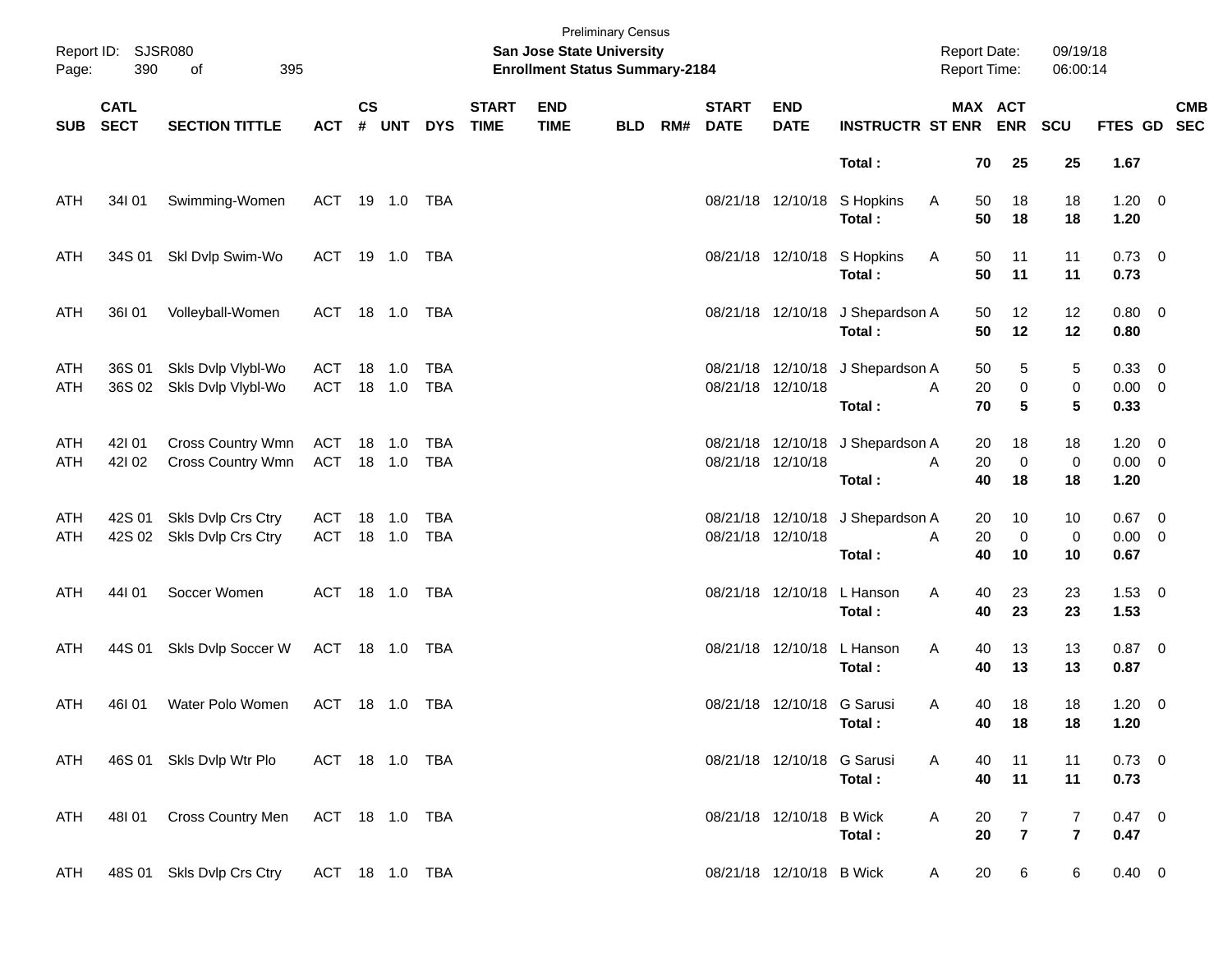| Page:      | <b>Preliminary Census</b><br>SJSR080<br><b>San Jose State University</b><br>Report ID:<br>395<br>391<br><b>Enrollment Status Summary-2184</b><br>оf |  |                                  |            |                              |            |                             |                           |            |     |                             |                           |                           | <b>Report Date:</b><br><b>Report Time:</b> |                          | 09/19/18<br>06:00:14 |         |                          |
|------------|-----------------------------------------------------------------------------------------------------------------------------------------------------|--|----------------------------------|------------|------------------------------|------------|-----------------------------|---------------------------|------------|-----|-----------------------------|---------------------------|---------------------------|--------------------------------------------|--------------------------|----------------------|---------|--------------------------|
| <b>SUB</b> | <b>CATL</b><br><b>SECT</b>                                                                                                                          |  | <b>SECTION TITTLE</b>            | <b>ACT</b> | <b>CS</b><br><b>UNT</b><br># | <b>DYS</b> | <b>START</b><br><b>TIME</b> | <b>END</b><br><b>TIME</b> | <b>BLD</b> | RM# | <b>START</b><br><b>DATE</b> | <b>END</b><br><b>DATE</b> | <b>INSTRUCTR ST ENR</b>   | <b>MAX</b>                                 | <b>ACT</b><br><b>ENR</b> | <b>SCU</b>           | FTES GD | <b>CMB</b><br><b>SEC</b> |
|            |                                                                                                                                                     |  |                                  |            |                              |            |                             |                           |            |     |                             |                           | Total:                    | 20                                         | -6                       | 6                    | 0.40    |                          |
|            | Department :                                                                                                                                        |  | <b>Intercollegiate Athletics</b> |            |                              |            |                             |                           |            |     |                             |                           | Department Total:         | 1630                                       | 552                      | 552                  | 36.80   |                          |
|            |                                                                                                                                                     |  |                                  |            |                              |            |                             |                           |            |     |                             | <b>Lower Division:</b>    |                           | 1630                                       | 552                      | 552                  | 36.80   |                          |
|            |                                                                                                                                                     |  |                                  |            |                              |            |                             |                           |            |     |                             | <b>Upper Division:</b>    |                           | 0                                          | $\bf{0}$                 | $\bf{0}$             | 0.00    |                          |
|            |                                                                                                                                                     |  |                                  |            |                              |            |                             |                           |            |     |                             |                           | <b>Graduate Division:</b> | 0                                          | $\mathbf 0$              | 0                    | 0.00    |                          |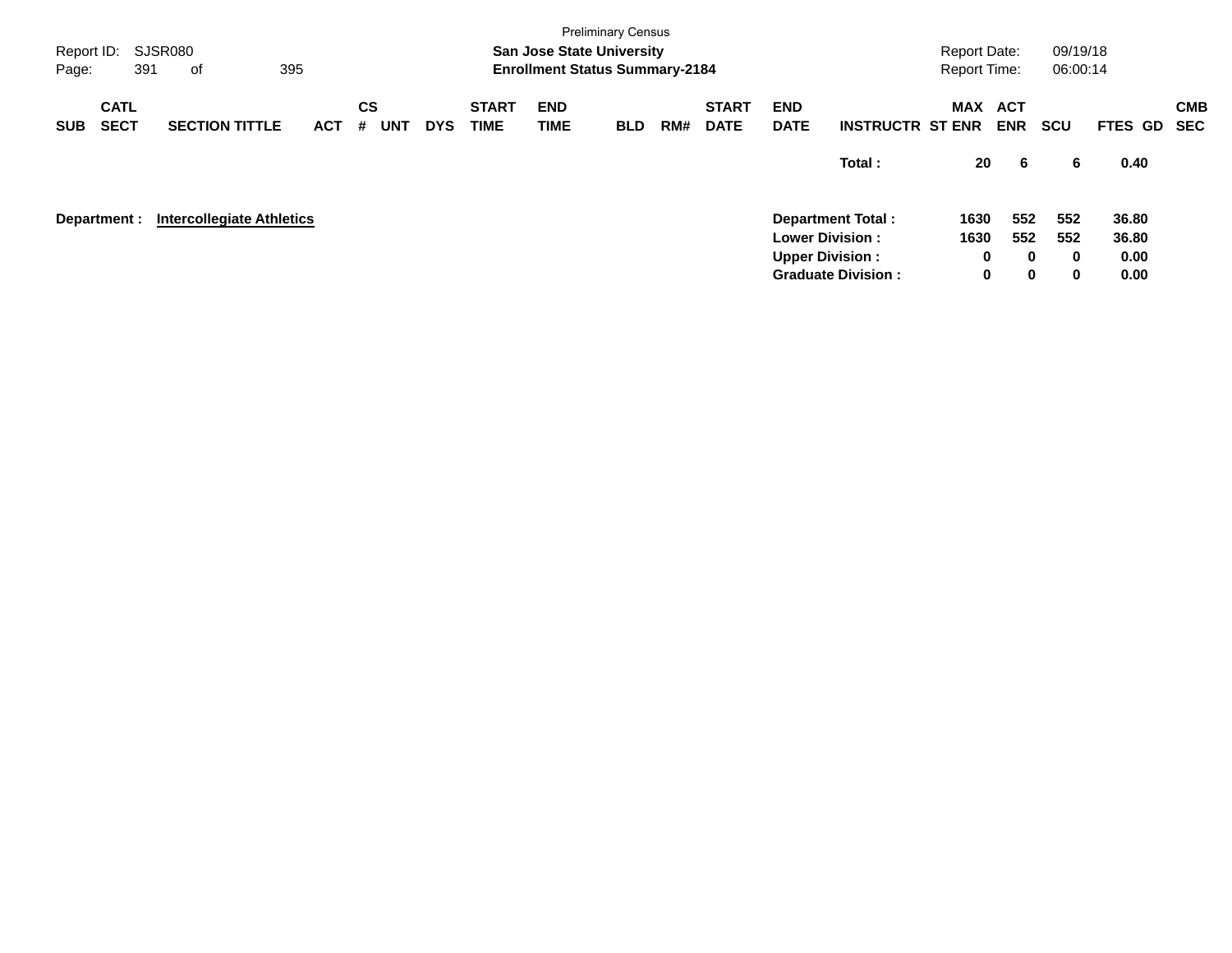|                           |             |  |                       |  |     |    |            |            |              |             | <b>Preliminary Census</b>             |     |              |             |                         |                     |            |            |             |            |
|---------------------------|-------------|--|-----------------------|--|-----|----|------------|------------|--------------|-------------|---------------------------------------|-----|--------------|-------------|-------------------------|---------------------|------------|------------|-------------|------------|
| Report ID: SJSR080        |             |  |                       |  |     |    |            |            |              |             | <b>San Jose State University</b>      |     |              |             |                         | <b>Report Date:</b> |            | 09/19/18   |             |            |
| 395<br>392<br>Page:<br>of |             |  |                       |  |     |    |            |            |              |             | <b>Enrollment Status Summary-2184</b> |     |              |             |                         | Report Time:        |            | 06:00:14   |             |            |
|                           |             |  |                       |  |     |    |            |            |              |             |                                       |     |              |             |                         |                     |            |            |             |            |
|                           | <b>CATL</b> |  |                       |  |     | СS |            |            | <b>START</b> | <b>END</b>  |                                       |     | <b>START</b> | <b>END</b>  |                         | <b>MAX ACT</b>      |            |            |             | <b>CMB</b> |
| <b>SUB</b>                | <b>SECT</b> |  | <b>SECTION TITTLE</b> |  | ACT | #  | <b>UNT</b> | <b>DYS</b> | TIME         | <b>TIME</b> | <b>BLD</b>                            | RM# | <b>DATE</b>  | <b>DATE</b> | <b>INSTRUCTR ST ENR</b> |                     | <b>ENR</b> | <b>SCU</b> | FTES GD SEC |            |

| <b>COLLEGE GRAND TOTAL :</b> | 1630 | 552 | 552      | 36.80 |
|------------------------------|------|-----|----------|-------|
| <b>Lower Division:</b>       | 1630 | 552 | 552      | 36.80 |
| <b>Upper Division:</b>       |      | 0   | 0        | 0.00  |
| <b>Graduate Division:</b>    |      | 0   | $\bf{0}$ | 0.00  |
|                              |      |     |          |       |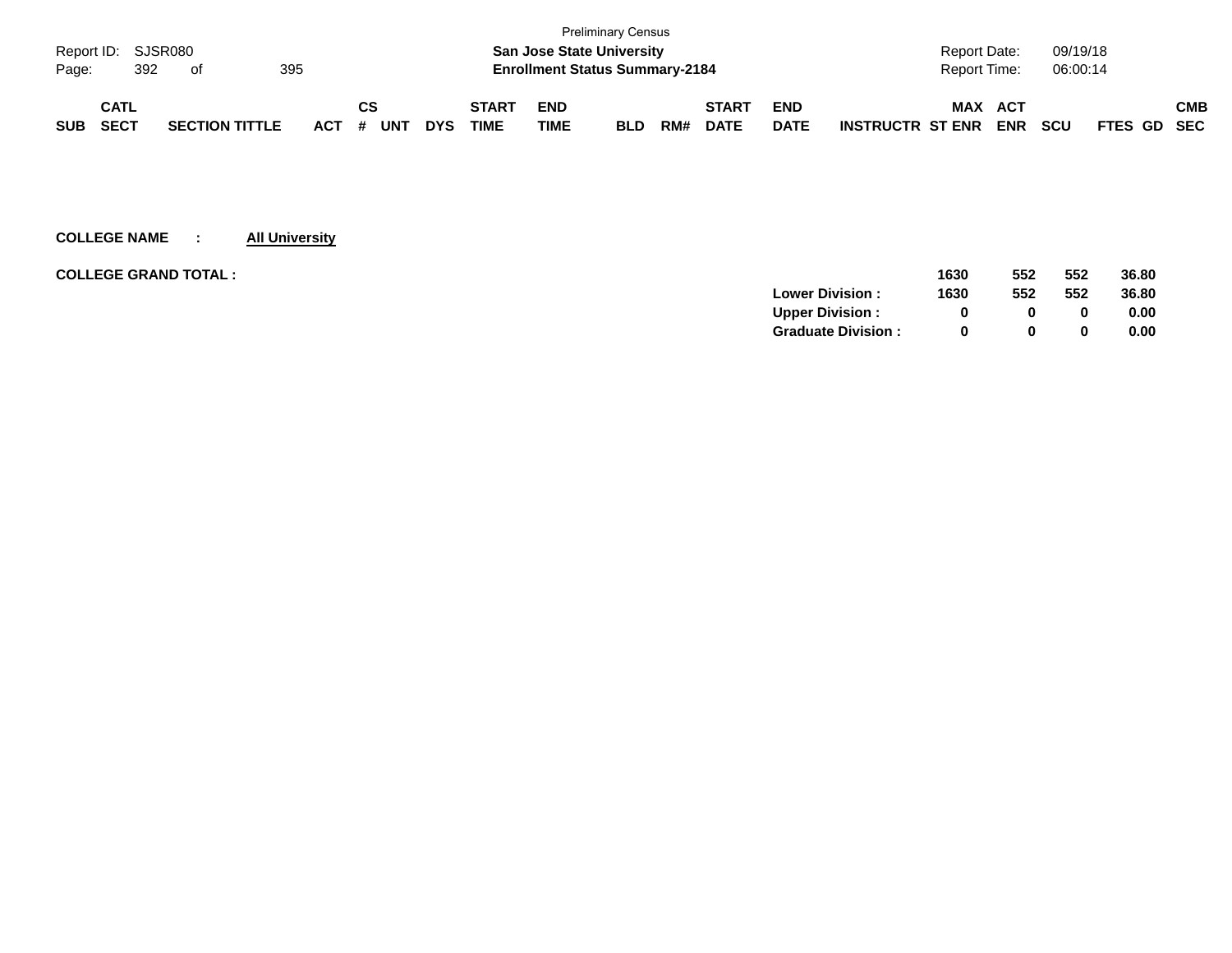|                           |                    |  |                       |         |    |            |            |              |                                       | <b>Preliminary Census</b> |     |              |             |                         |                     |            |            |             |            |
|---------------------------|--------------------|--|-----------------------|---------|----|------------|------------|--------------|---------------------------------------|---------------------------|-----|--------------|-------------|-------------------------|---------------------|------------|------------|-------------|------------|
|                           | Report ID: SJSR080 |  |                       |         |    |            |            |              | <b>San Jose State University</b>      |                           |     |              |             |                         | <b>Report Date:</b> |            | 09/19/18   |             |            |
| 395<br>393<br>Page:<br>of |                    |  |                       |         |    |            |            |              | <b>Enrollment Status Summary-2184</b> |                           |     |              |             |                         | Report Time:        |            | 06:00:14   |             |            |
|                           | <b>CATL</b>        |  |                       |         | СS |            |            | <b>START</b> | <b>END</b>                            |                           |     | <b>START</b> | <b>END</b>  |                         | <b>MAX</b>          | ACT        |            |             | <b>CMB</b> |
| <b>SUB</b>                | <b>SECT</b>        |  | <b>SECTION TITTLE</b> | $ACT$ # |    | <b>UNT</b> | <b>DYS</b> | TIME         | <b>TIME</b>                           | <b>BLD</b>                | RM# | <b>DATE</b>  | <b>DATE</b> | <b>INSTRUCTR ST ENR</b> |                     | <b>ENR</b> | <b>SCU</b> | FTES GD SEC |            |

| <b>COLLEGE GRAND TOTAL :</b> |                           | 0            | 0        | 0.00 |
|------------------------------|---------------------------|--------------|----------|------|
|                              | <b>Lower Division:</b>    | 0            | 0        | 0.00 |
|                              | <b>Upper Division:</b>    | 0            | 0        | 0.00 |
|                              | <b>Graduate Division:</b> | <sup>0</sup> | $\bf{0}$ | 0.00 |
|                              |                           |              |          |      |